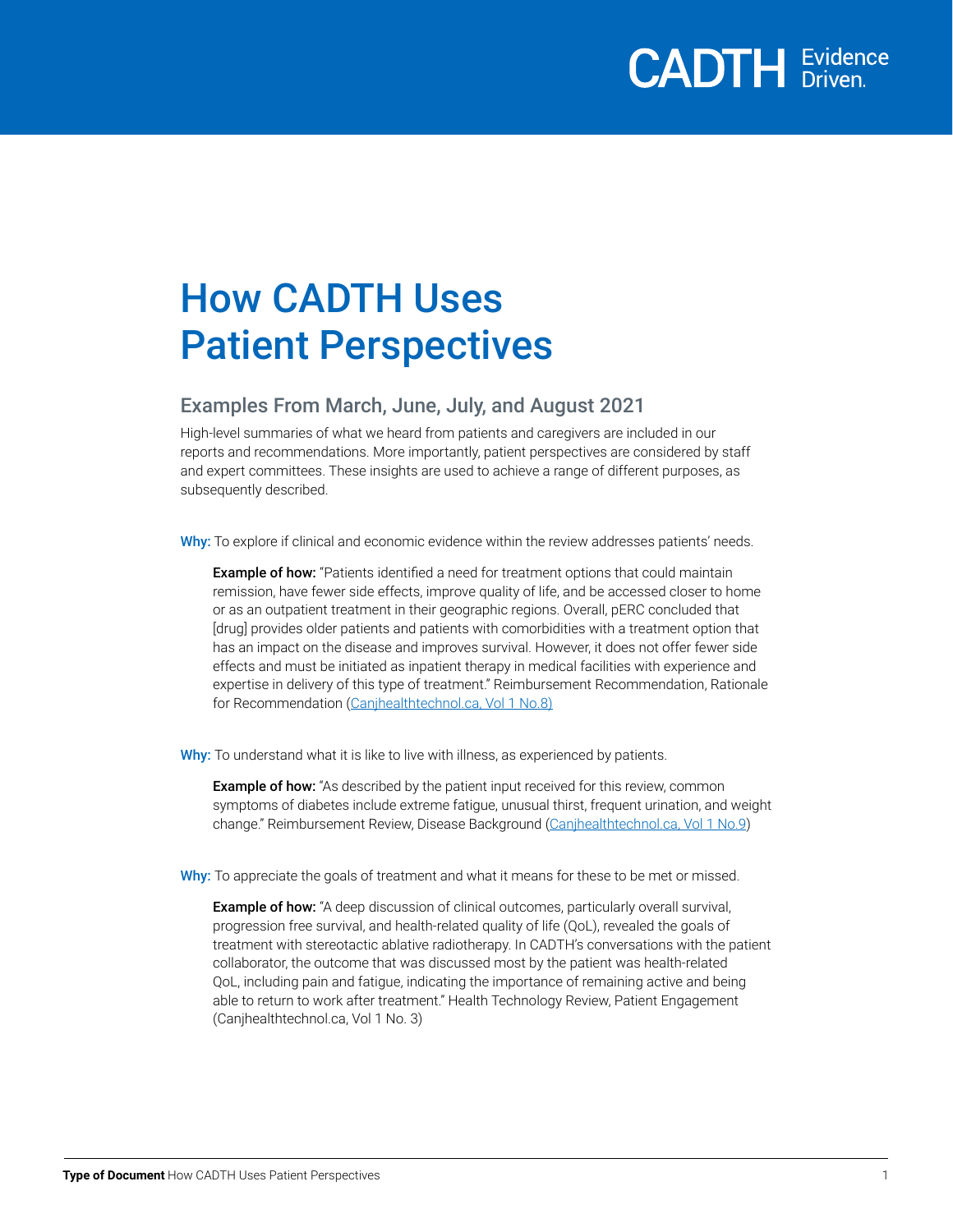# CADIL

**Example of how:** "Patients have a long-term exposure to blood transfusions and chelation, with many patients receiving treatment for decades. The cycle of transfusion is timeconsuming, it interferes with work and school and is a burden to normal social and home life, and iron chelation is not only onerous but also limiting in terms of mobility. Moreover, before scheduled transfusion time, patients experience fatigue, low energy, and decreased mental acuity associated with low hemoglobin. Children are unable to do sleepovers; families are restricted in terms of travel; and adults report limitations in terms of their work, social life, and overall quality of life. Overall, patients desire improvement in health-related quality of life, reduced adverse effects, and decreased burden of treatment." Reimbursement Recommendation, Summary of Patient Input [\(Canjhealthtechnol.ca, Vol 1 No. 6\)](https://canjhealthtechnol.ca/index.php/cjht/issue/view/6)

#### Why: To help interpret clinical trial results.

**Example of how:** "It was also clear from the patient group input received for this submission that patients consider improved quality of life to be an important outcome of treatment... Overall scores revealed that the [drug] twice daily group was better at maintaining patients' health related quality of life compared to placebo." Reimbursement Review, Interpretation of Results [\(Canjhealthtechnol.ca, Vol 1 No.10](https://canjhealthtechnol.ca/index.php/cjht/issue/view/11))

**Example of how:** "The involvement of a patient prompted the research team to discuss which adverse effects of stereotactic ablative radiotherapy were of concern to the patient collaborator. Pain and fatigue were mentioned and reported in the results, where available." Health Technology Review, Patient Engagement ([Canjhealthtechnol.ca, Vol 1 No. 3\)](https://canjhealthtechnol.ca/index.php/cjht/issue/view/3)

**Example of how:** "The patient input identified fatigue and pain as being the most important disease related symptoms to control. Adverse events related to treatment which were difficult to tolerate were varied in the patient input, but included vomiting, nausea, pain, rash, neuropathy, hair loss, and low platelets. Adverse events of any grade for fatigue, rash were similarly reported across the doublet and control groups. Reimbursement Review, Interpretation of Results ([Canjhealthtechnol.ca, Vol 1 No.9\)](https://canjhealthtechnol.ca/index.php/cjht/issue/view/10)

#### Why: To help CADTH's appraisal of the sponsor's economic model.

**Example of how:** "Improved quality of life associated with improved symptoms was incorporated into the model, as were reduced numbers of physician visits, dilatations, and food impactions. Adverse events resulting from treatments were associated with costs but not quality of life decrements." Reimbursement Review, Pharmacoeconomics ([Canjhealthtechnol.ca, Vol 1, No.10](https://canjhealthtechnol.ca/index.php/cjht/issue/view/11))

**Example of how:** "The sponsor considered a broad range of potential treatment-emergent adverse events in the model and their respective impact on quality-of-life. Microvascular complications such as eye disease, lower extremity disease, and kidney disease as well as macrovascular complications such as ischemic heart disease, myocardial infarction, stroke, and heart failure were all accounted for, with impacts on quality of life dependent on the type of adverse event." Reimbursement Review, Pharmacoeconomics ([Canjhealthtechnol.ca, Vol 1 No.10\)](https://canjhealthtechnol.ca/index.php/cjht/issue/view/11)